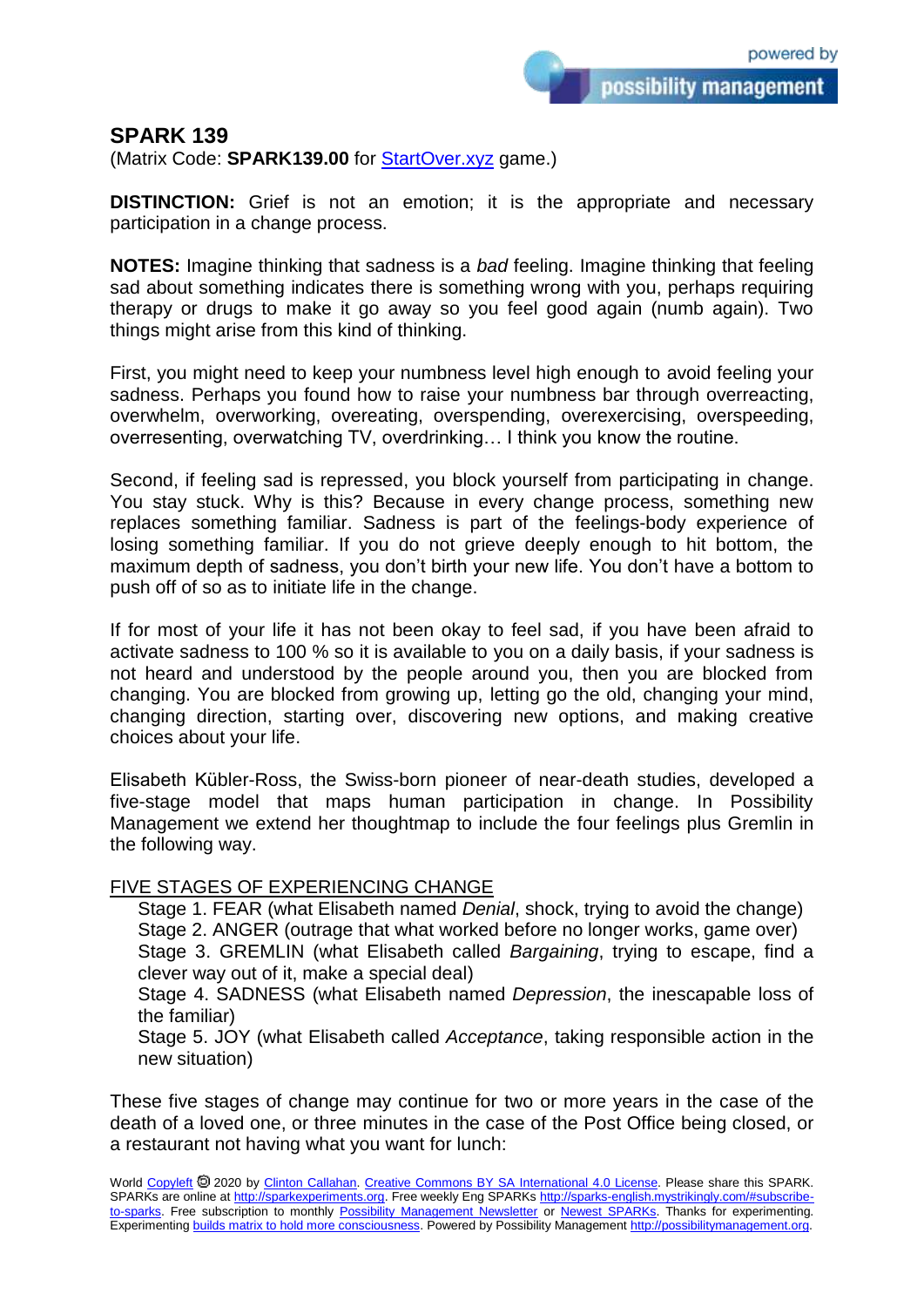- 1. (Fear) No! You can't be out of Broccoli Quiche! It's the Wednesday Special!
- 2. (Anger) I came all the way here especially for the Broccoli Quiche! I don't want anything else! You have deceived me!
- 3. (Gremlin) Perhaps I could find leftovers from last week in your fridge?
- 4. (Sadness) Oh, man. Now what am I going to do? My lunch plan is destroyed.
- 5. (Joy) Hmmm. Could you please bring me a Caesar Salad?

As Elisabeth often reminded us, it helps to recognize that the flow of change-stages is not a linear process. Stages may not necessarily occur in numerical order, and they may come around more often than once, at various levels of intensity and lengths of time throughout the changing. A change process completes through objectively *accepting what is*, in other words, through you becoming unconsciously competent in your new circumstances.

## **EXPERIMENTS:**

**SPARK139.01** Part One of this experiment is you going through the *Five Stages of Change* with regards to the change of making it okay to feel sadness. Get with your Possibility Team or privately with a friend and begin the five stages together, filling in your own experiences, something like this:

Stage 1. (Fear) No! Not true! Sadness is okay to feel? Can't be! Sadness is proper and useful? This is impossible!

Stage 2. (Anger) I hate sadness. It hurts. They always told me to stop crying. This means my father is wrong! The school system is wrong! Work is wrong!

Stage 3. (Gremlin) Maybe I am not ready to read this SPARK today. Maybe Callahan is wrong. Perhaps I should come back to this at a later time…

Stage 4. (Sadness) Oh, my. I have too many things to be sad about. It's too much for me. I'm too old already. It's too late…

Stage 5. (Joy) It is so good to be free to experience and express conscious sadness. It is fulfilling to have my friends repeat back what they hear me say. My grieving can complete itself and I can fully step into my new life.

These five stages accompany life changes. For many years you may have been stuck at a change in your life without even knowing it. My mother, for example, was in some ways stuck at 13 years old, because she never grieved the loss of her father, killed during WWII in the Martial Islands by a Japanese sniper in a palm tree.

**SPARK139.02** Part Two of this experiment is to catch up with all the grieving you have blocked by thinking that sadness was bad, to grieve in earnest. Again, get with your Possibility Team or a friend, and listen to each other as you complete the following stories one at a time, letting your sadness lovingly flow:

I am ready to grieve my beloved pet who died (let your heart speak).

I felt so sad having to move and lose all my friends (let your sadness tell the story).

I never grieved leaving behind my brothers and sisters when I left home, or when they left me.